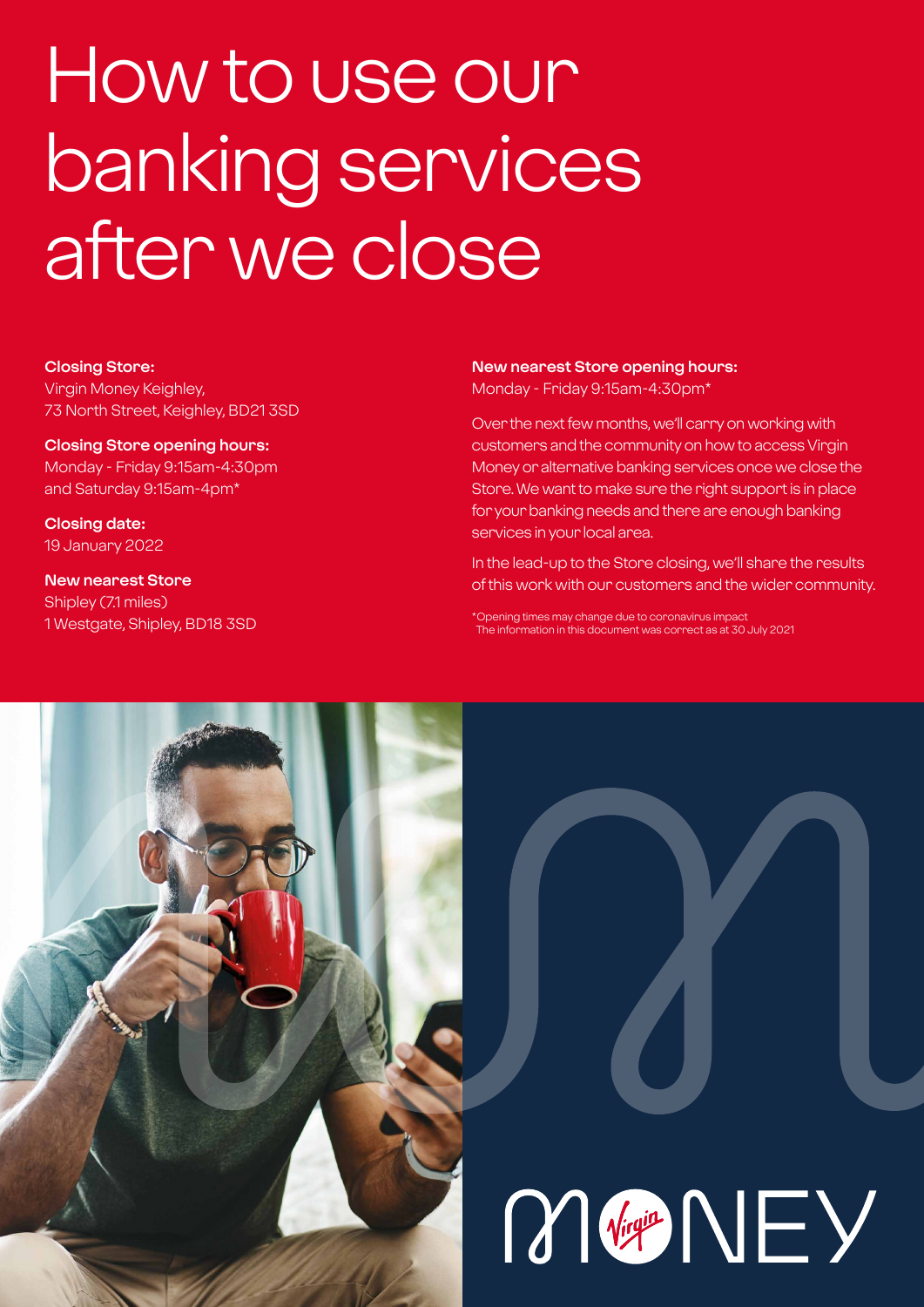## Understanding the impact of closing this Store

### Background

More and more customers are taking advantage of our digital services and only visiting Stores when they want to discuss a significant life event. Between April 2019 and July 2021 we've seen digital registrations increase from 48.7% to 57.6% across our personal customers, and daily internet banking and mobile app logins are up 66%.

It's important to balance investment in digital services with making sure our Store network continues to meet the needs of our customers. This means that we've made the difficult decision to close a number of Stores, including Keighley.

This decision has been reached after considerable thought and analysis which includes input from local management.

Our Stores will continue to be a really important part of what we do and we've recently refreshed and revitalised them now that we're one Virgin Money brand.

We've signed up to the UK Finance Access to Banking Standard and follow this for all Store closures: **[www.lendingstandardsboard.org.uk/wp-content/](http://www.lendingstandardsboard.org.uk/wp-content/uploads/2017/07/Access_to_Banking_Standard.pdf) [uploads/2017/07/Access\\_to\\_Banking\\_Standard.pdf](http://www.lendingstandardsboard.org.uk/wp-content/uploads/2017/07/Access_to_Banking_Standard.pdf)**. On 21 September 2020, the Financial Conduct Authority (FCA) introduced new standards which we'll also follow. More info can be found at **[www.fca.org.uk/publication/finalised](http://www.fca.org.uk/publication/finalised-guidance/fg20-03.pdf)[guidance/fg20-03.pdf](http://www.fca.org.uk/publication/finalised-guidance/fg20-03.pdf)**

## Considerations

In trying to decide whether to close a Store, we look at a lot of different things.

As well as how often a Store is used, we look at how local customers – including potentially vulnerable groups and business customers – will be able to carry on using banking services after the Store closes.

- > Number of customers using the Store
- > Number of other Stores we have in the area
- > Distance to nearest Store
- > Change in number of transactions in Store
- > Change in customer use of Store
- > Current lease on Store
- > ATM availability
- > Access to other banks in the area
- > Banking services at the local Post Office\*\*
- > Public transport to other Stores
- > Other ways to bank (e.g. mobile, internet and phone)
- \*\*Business customers will be charged their agreed tariff for transactions, except Change Giving where the costs are recharged monthly in arrears.

Our decision to close Keighley Store was influenced by the following:

- > We continue to see an increase in mobile use and customers signing up for digital services.
- > Should a customer wish to use a Store for general advice or to discuss a product, Shipley Store is 7.1 miles away and there are a further 3 Stores within 13 miles.
- > There are other ATMs in the area that are free to use.
- > Our mobile, internet and telephone banking facilities allow customers to do most day-to-day tasks, like balance checks, viewing transactions, transferring money between accounts, paying bills and cancelling / amending regular payments. Customers can even pay in a cheque on the go.
- > Customers are also able to use our mobile app to make external payments in a number of different ways and we're continuing to make our digital banking services bigger and better.
- > The local full service Post Office is located nearby on 27 Cooke Lane and provides personal and business customers with an alternative way to do their day-to-day banking transactions, such as cash withdrawals and paying in cash and cheques.
- > Customers can get all the information about our products and services, or raise any concerns by calling us on **0800 121 7365**. Our opening times are 7am to 9pm Monday to Saturday and 10am to 5pm on Sundays.
- > All our Stores offer an identical service, with good accessibility.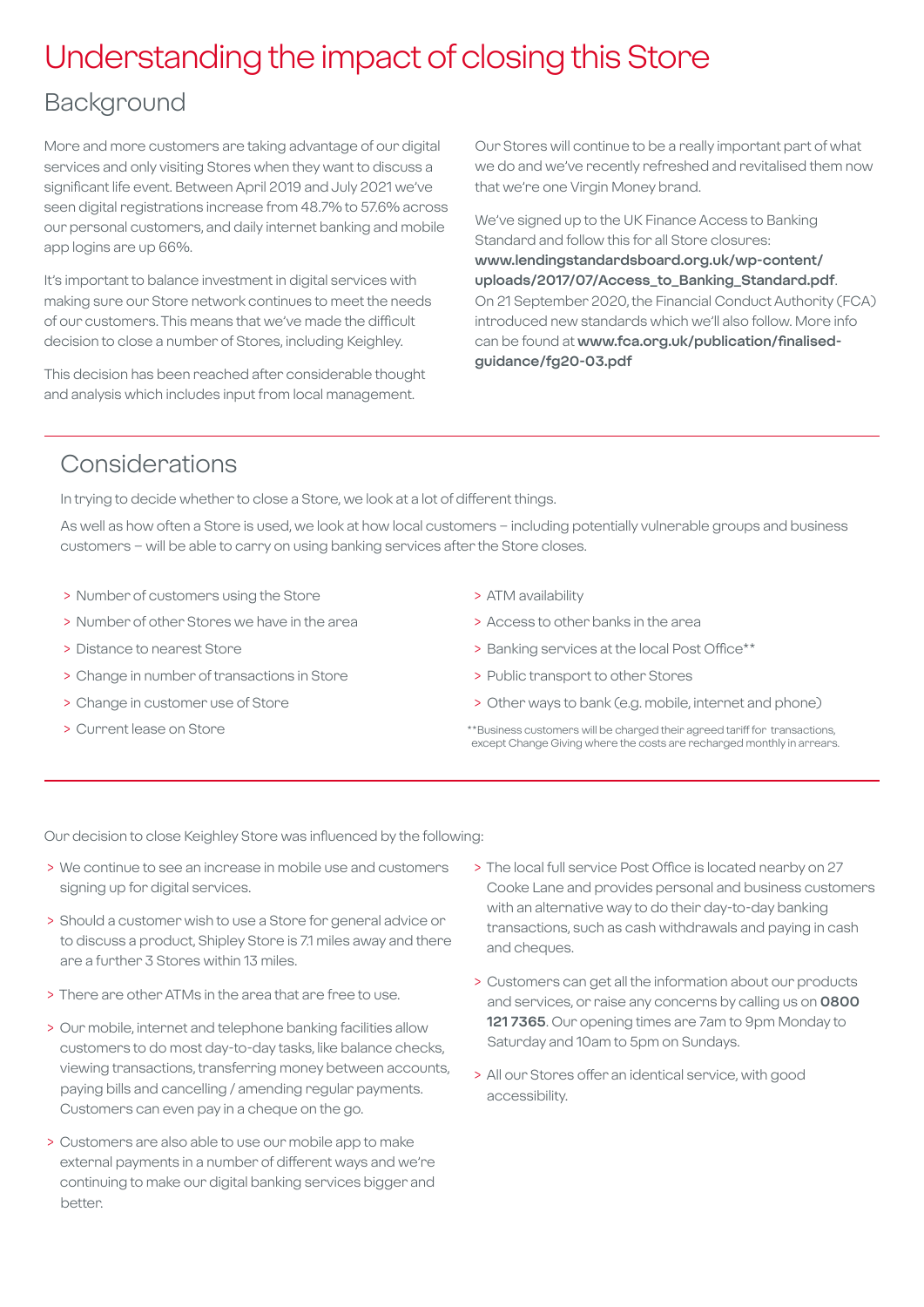## Understanding the impact of closing this Store

## What influenced our decision?

We've looked at how all customers, particularly those potentially vulnerable groups and businesses, can continue to access banking services after the Store closes. Below is some important info about how our customers are using the Store:

## 26%

#### **Transactions down year on year**

- > **72%** of customers visited the Store 3 times or less in the last 12 months (with more than half of these also using alternative channels with 50% digitally active)
- > Of our customers aged 70 and above, 68% visited the Store on 3 days or less during the last 12 months.
- > Potentially vulnerable customers (within one or more of the following; over 70 years old, receive benefits, have a basic Personal Current Account, are Store users only or are in arrears) 70% of those customers visited the Store on 3 days or less during the last 12 months.

 > Micro Enterprises & Charities Customer Insight - 66% of micro enterprises visited the Store on 3 days or less during the last 12 months, with 39% of transactions involving cash. 71% of charities visited the Store on 3 days or less during the last 12 months, with 46% involving cash.

Our Store colleagues will actively engage with customers, including those potentially vulnerable, to discuss their options and support how they'd like to bank, along with engaging with local groups in the community.

Details of the activities, additional support requirements, feedback received and remedial action needed will be included in the Store Review document, which will be available on our website and in Stores this December.

## Local information

Keighley is a large market town in West Yorkshire and is approximately 10 miles north west of Bradford.

The Store is situated in the centre of Keighley, with other banks nearby including HSBC, Lloyds, NatWest, Nationwide Building Society, TSB, Barclays and Halifax.

Shipley Store, which is 7.1 miles away, also offers a full service in Store.

#### **Transport Links**

Trains run regularly between Keighley and Shipley, with 4 trains running each hour. Scheduled journey times are 12 minutes, with a similarly regular schedule of return journeys.

Road links are serviced by the A650, with estimated journey times of 20 minutes.

#### **Mobile Phone Signal availability**

Keighley is well serviced by all national mobile phone networks with 4G services available from all national operators. (source Ofcom)

#### **ISP & available speeds**

Keighley is well serviced by all national providers with standard, superfast and ultrafast broadband availability. (source Ofcom)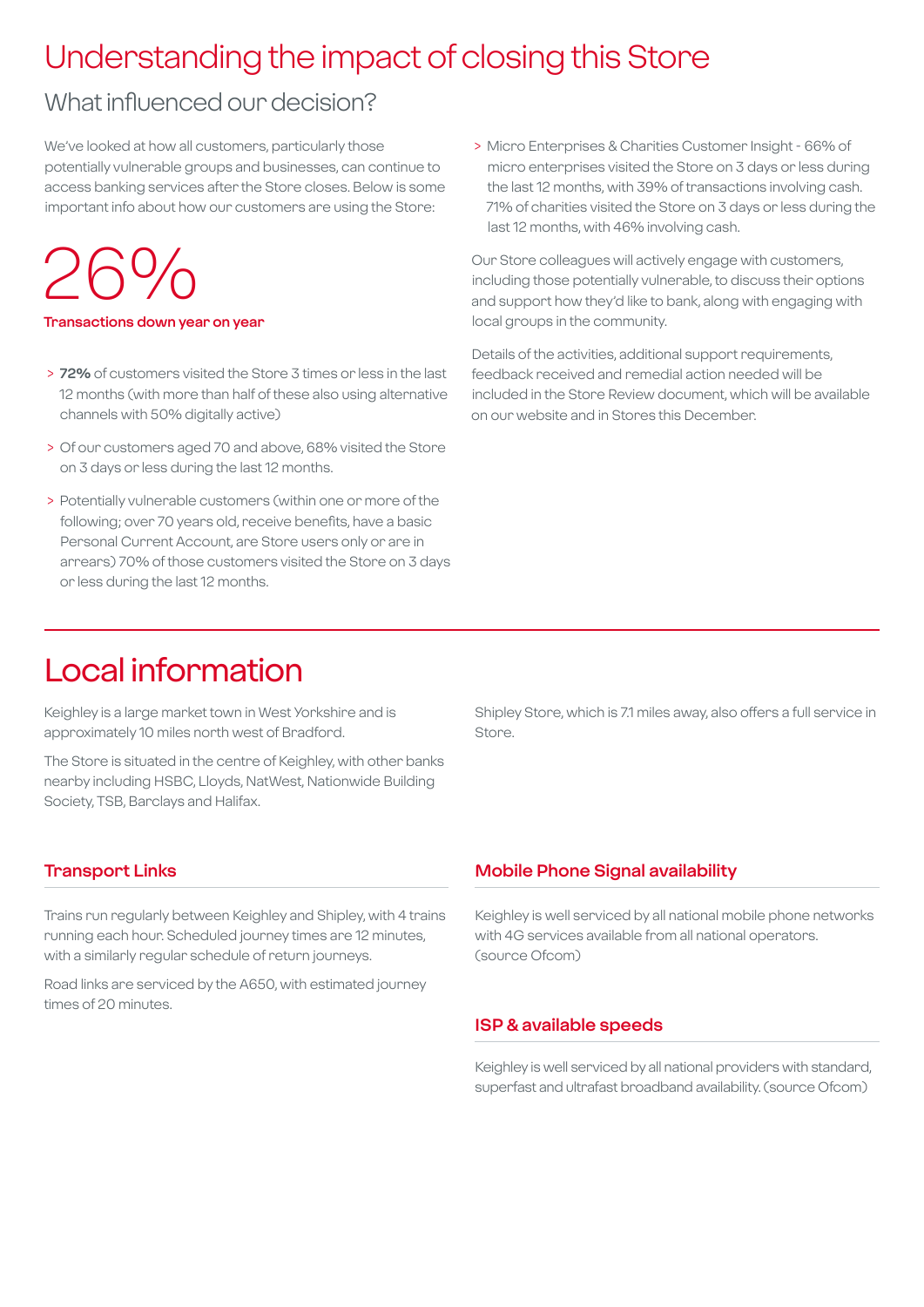## Distances to local services from the closing Store

#### **Distance to our nearest Stores** virginmoney.com/store-finder



**Shipley** 1 Westgate, Shipley, BD18 3SD Monday - Friday 9:15am-4:30pm\*



#### **Bradford - Broadway**

14 Broadway, Bradford, BD1 1EZ Monday - Friday 9:15am-4:30pm and Saturday 9:15am-4pm\*



#### **Halifax**

7 Waterhouse Street, Halifax, HX1 1XZ Monday - Friday 9:15am-4:30pm and Saturday 9:15am-4pm\*



#### **Pudsey**

Waver Green, Pudsey, LS28 7BG Monday - Friday 9:15am-4:30pm and Saturday 9:15am-4pm\*

#### **Distance to Post Office**

www.postoffice.co.uk/branch-finder



## 361 ft

**Keighley** 27 Cooke Lane, Airedale Centre, Keighley, BD21 3PF Monday - Friday 9am-5:30pm and Saturday 9am-2pm There is a full service Post Office available on Cooke Lane in Keighley.

#### **Competitor sites in current location?**

#### **Nearest Link ATM link.co.uk/atm-locator**





## 0.01 miles

**Barclays** 77 North Street, Keighley, BD21 3SA

## Other places you can bank locally





You can get a copy of this impact assessment on our website, in Store or by calling us.

- > 73 North Street, Keighley, BD21 3SD
- > 0800 121 7365
- > virginmoney.com/store-closures